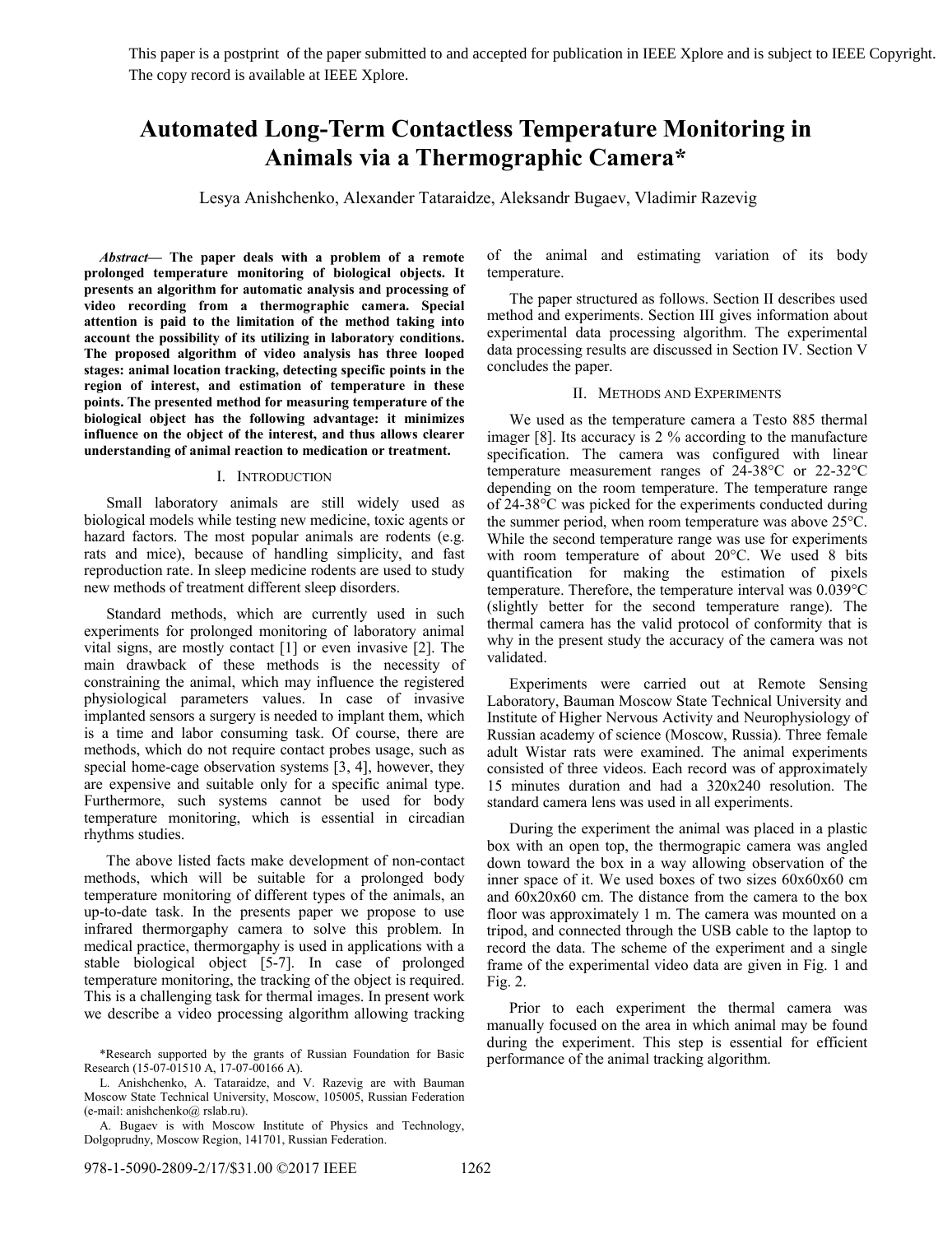

Figure 2. Registered thermogram of a sleeping rat.

Between the camera and animal should not be any objects, because almost all materials are opaque for midwavelength infrared  $(8-12 \mu m)$  utilized in the thermographic camera. Furthermore, draft should be cut out in the room, where the experiment takes place, because currents of air may be the cause of incorrect evaluation of the animal body temperature by the thermographic camera.

#### III. DATA PROCESSING ALGORITHM

Experimental data processing software has been designed using MATLAB environment. It consisted of following steps (Fig. 3).

- Infrared (IR) video record loading and extracting the first frame: at the beginning, the data gathered by the thermal sensor is loaded from the file and the first frame of the video record is selected for further processing.
- Temperature scaling: for each pixel in the frame temperature is estimated due to its color by the procedure given below.

a) The temperature scale from the right part of the frame (Fig. 2) is divided into *n* intervals (in the present case  $n = 255$ ; knowing the temperature for the endpoints  $(t_{min}$  and  $t_{max}$ ) we can estimate the temperature of *j*-th point as

$$
t_j = t_{\min} + \frac{t_{\max} - t_{\min}}{n} j
$$

b) After that *j*-th pixel from the temperature scale and corresponding to it RGB values are associated with exact temperature values.

c) On the next step, RGB values for each pixel compared to the RGB values for the temperature scale pixels. The temperature, which corresponds to the pixel with minimum Euclidian distance between these RBG values, is assigned to the analyzed thermal image pixel.



Figure 3. Flow-chat of the algorithm for thermal video processing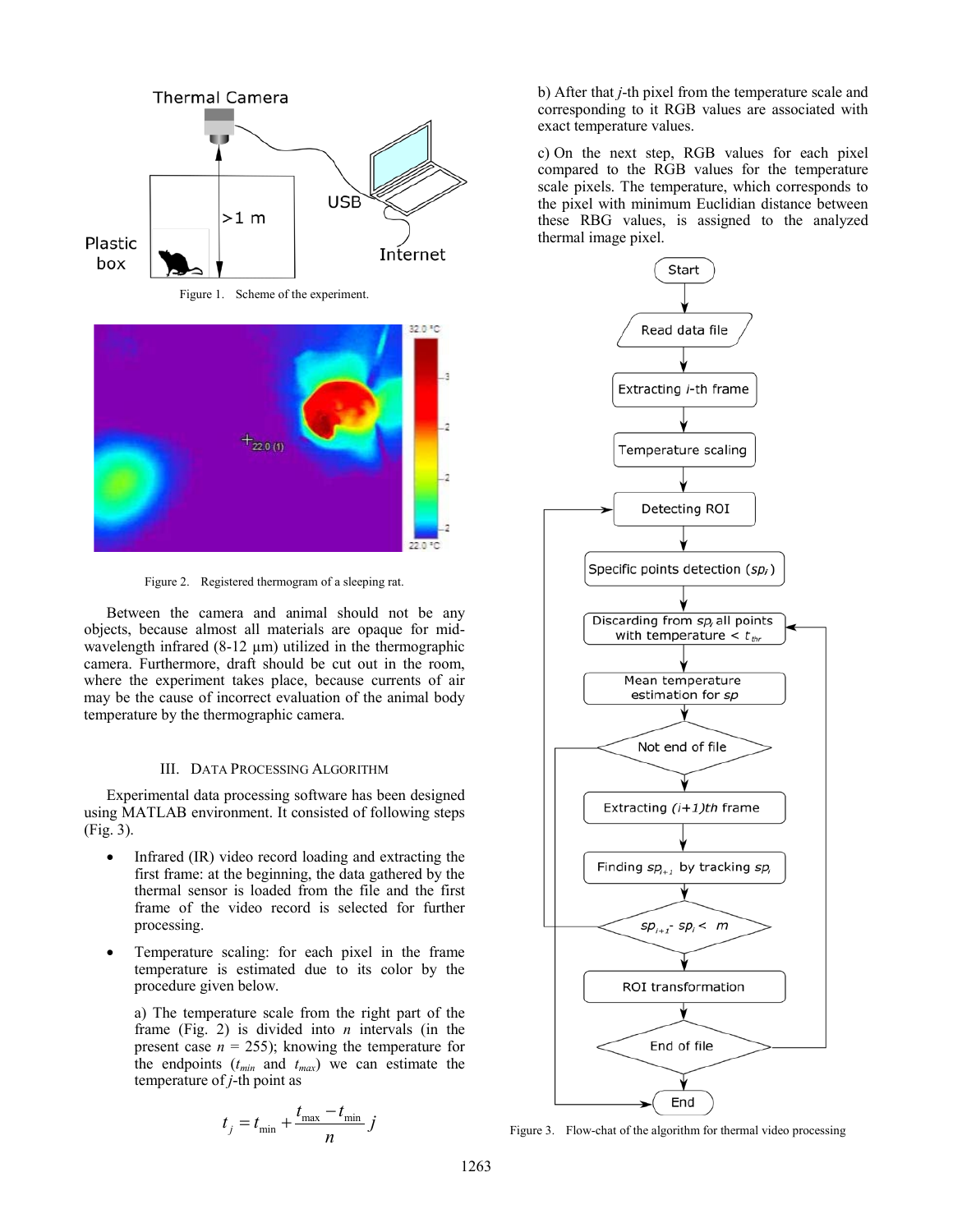Selecting region of interest (ROI): In the analyzed frame rectangular region with animal thermal image inside is distinguished. To do so we use two assumptions:

a) Temperature of the animal on the thermal image at least 5 °C higher than the room temperature.

b) There is only one animal in the field of view.

The second assumption is needed to distinguish between the animal and its thermal trace or reflection in the walls of the box. Thermal trace is a result of the plastic box floor heating while contacting the animal. After the animal has left this area or shifted the body the plastic surface is cooling down not rapidly, which may result in more than one area in a frame with the temperature 5 °C higher than the room temperature. In such a case, the algorithm would pick the area with maximum temperature. Fig. 4 shows the selected by the algorithm ROI, the thermal trace and reflections of the animal in the box walls.

- Selecting specific points  $(sp<sub>i</sub>)$  in the *i*-th frame for further tracking: we used minimum eigenvalue algorithm developed by Shi and Tomasi [9, 10], which is realized in MATLAB to find specific corner points in ROI.
- Checking if each specific point corresponds to the animal and estimating of the animal mean temperature: we discarded all points with the temperature value lower than threshold  $t_{thr}$ . The  $t_{thr}$ value is empirically chosen as a median temperature for all ROI points minus 5°C. The mean temperature of the animal for the frame is estimated as a mean temperature value for the remained specific points.
- Analyzing the next  $(i+1)$ th frame: if it is not the end of file, we extract the next video frame.
- Tracking *spi*: we used Kanade-Lucas-Tomasi (KLT) algorithm [11] realized in MATLAB to track  $sp_i$  and find  $sp_{i+1}$ . If number of  $sp_{i+1}$  is less than  $sp_i - m$ (where *m*=4 was empirically chosen), which means that tracker lost the object, algorithm returns to the detecting ROI step.
- Transformation of ROI: the geometric transformation between  $sp_i$  and  $sp_{i+1}$  is estimated and applied to the ROI boundaries.
- Estimation of mean temperature for selected points: return to the specific point checking step.

## IV. RESULTS

The thermal video processing algorithm described in the Section III was used to analyze experimental data. Fig. 5 shows the rat body temperature variation during one of the experiments. A large variation of the temperature obtained by the proposed methods (around  $1.4^{\circ}$ C) is caused by the specific point's localization errors. We used a median filter with window width of 100 samples to minimize this error.



Figure 4. Thermal image with selected ROI.



Figure 5. Animal body temperature variation in time. Mean temperature of spesific points for each frame (dots) and its median for window width of 100 samples (solid line).

It is worth mentioning that the temperature estimated by this method is several degrees lower than the real body temperature because the animal body is covered in fur, which decreases heat loss. This thermal shift may be taken into account by calibrating the system prior to the experiment. In [12] this problem is solved by shaving the area on the rat's body for further tracking or using for this purpose less covered in fur body areas such as the rat's head. However it is not a solution for routine experiments because these areas may not be always visible by thermographic camera.

#### V. CONCLUSIONS

The work has presented a feasibility study on the thermal camera usage for contactless monitoring of the laboratory animals temperature. Experiments were performed in laboratory conditions by using a commercially available thermographic camera Testo 885 thermal imager. For video processing we proposed the method of detecting animal position in the thermal video record (ROI), selecting specific points in ROI and estimating temperature for them. The proposed method was tested on the experimental thermal data from rats. The work might contribute to the development noncontact system for long-term monitoring of animals, which might be helpful for sleep medicine studies.

The future activity will consider expanding the data set and caring out verification experiments, which will help in estimation of temperature shift in the thermographic data caused by fur.